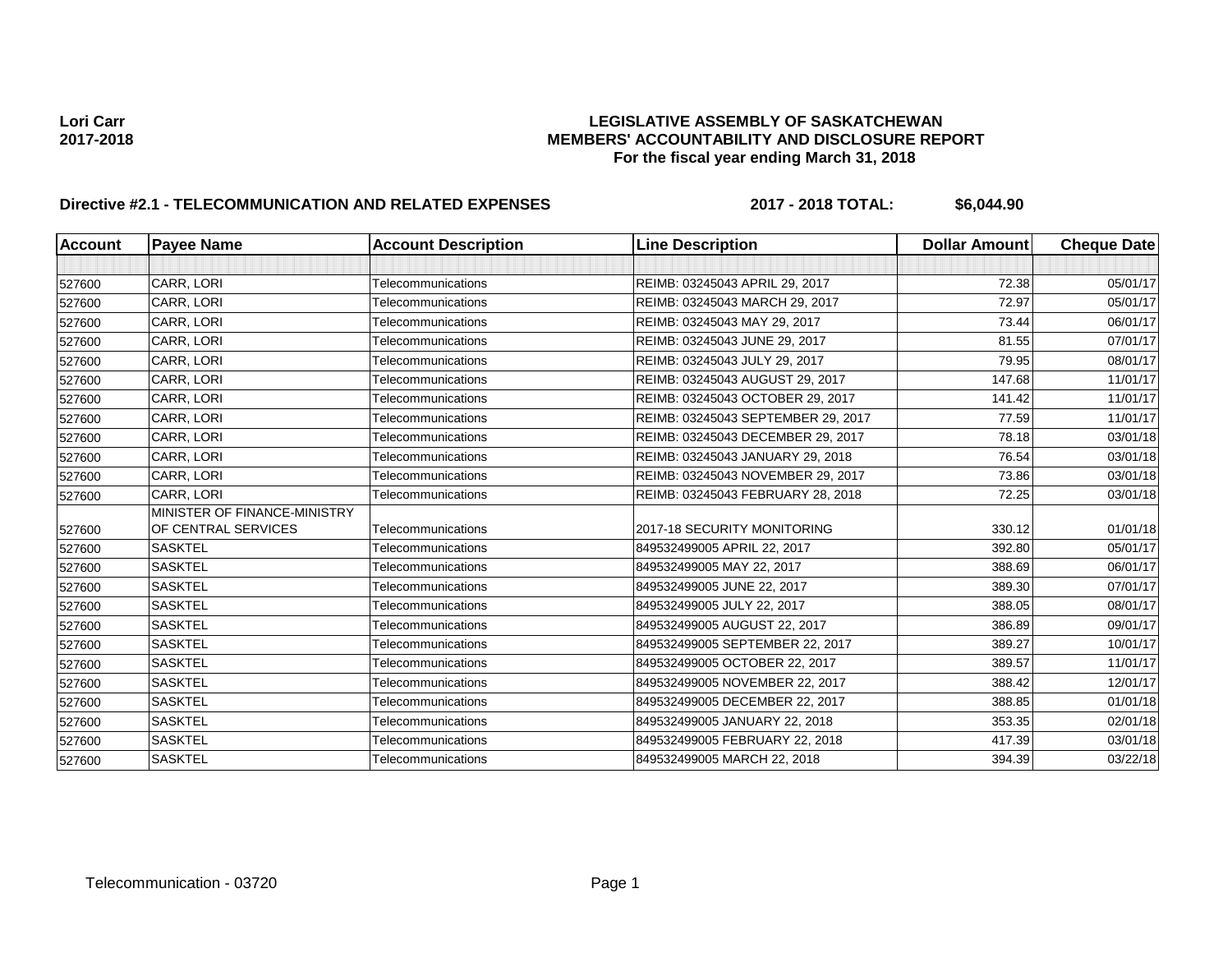## **LEGISLATIVE ASSEMBLY OF SASKATCHEWAN MEMBERS' ACCOUNTABILITY AND DISCLOSURE REPORT For the fiscal year ending March 31, 2018**

# **Directive #3.1 - MLA TRAVEL AND LIVING EXPENSES 2017 - 2018 TOTAL: \$38,665.76**

| <b>Account</b> | <b>Payee Name</b> | <b>Account Description</b>  | <b>Line Description</b>                            | <b>Dollar Amount</b> | <b>Cheque Date</b> |
|----------------|-------------------|-----------------------------|----------------------------------------------------|----------------------|--------------------|
|                |                   |                             |                                                    |                      |                    |
| 541900         | CARR, LORI        | Elected Rep - Travel        | MLA TRAVEL APRIL 2-13, 2017                        | 965.05               | 04/13/17           |
|                |                   |                             | APRIL 2017 MLA REGINA                              |                      |                    |
| 541900         | CARR, LORI        | <b>Elected Rep - Travel</b> | <b>ACCOMMODATION</b>                               | 1,500.00             | 04/24/17           |
| 541900         | CARR. LORI        | Elected Rep - Travel        | MLA TRAVEL APRIL 23-MAY 4, 2017                    | 1.074.56             | 05/04/17           |
| 541900         | CARR, LORI        | <b>Elected Rep - Travel</b> | MLA TRAVEL MAY 7-18, 2017                          | 1,093.73             | 05/18/17           |
| 541900         | CARR, LORI        | Elected Rep - Travel        | MAY 2017 MLA REGINA ACCOMMODATION                  | 1,550.00             | 05/24/17           |
| 541900         | CARR, LORI        | <b>Elected Rep - Travel</b> | MLA TRAVEL MAY 28-JUNE 2, 2017                     | 573.15               | 06/02/17           |
| 541900         | CARR, LORI        | Elected Rep - Travel        | MLA TRAVEL JUNE 12-22, 2017                        | 759.15               | 06/22/17           |
|                | CARR, LORI        | <b>Elected Rep - Travel</b> | JUNE 2017 MLA REGINA<br><b>ACCOMMODATION</b>       | 1,500.00             | 06/23/17           |
| 541900         | CARR. LORI        | Elected Rep - Travel        | MLA TRAVEL JUNE 25-27, 2017                        | 529.25               | 06/27/17           |
| 541900         |                   |                             |                                                    |                      | 07/18/17           |
| 541900         | CARR, LORI        | Elected Rep - Travel        | MLA TRAVEL JULY 6-12, 2017<br>JULY 2017 MLA REGINA | 1,876.05             |                    |
| 541900         | CARR, LORI        | Elected Rep - Travel        | <b>ACCOMMODATION</b>                               | 1,550.00             | 07/19/17           |
| 541900         | CARR, LORI        | <b>Elected Rep - Travel</b> | MLA TRAVEL JULY 13 - 25, 2017                      | 891.65               | 07/25/17           |
| 541900         | CARR, LORI        | <b>Elected Rep - Travel</b> | MLA TRAVEL AUGUST 4-17, 2017                       | 701.40               | 08/17/17           |
| 541900         | CARR, LORI        | <b>Elected Rep - Travel</b> | AUGUST 2017 MLA REGINA<br><b>ACCOMMODATION</b>     | 1,550.00             | 08/22/17           |
|                |                   |                             | SEPTEMBER 2017 MLA REGINA                          |                      |                    |
| 541900         | CARR, LORI        | Elected Rep - Travel        | <b>ACCOMMODATION</b>                               | 1,500.00             | 09/20/17           |
| 541900         | CARR, LORI        | Elected Rep - Travel        | MLA TRAVEL SEPTEMBER 1-21, 2017                    | 1.296.20             | 09/21/17           |
| 541900         | CARR, LORI        | Elected Rep - Travel        | MLA TRAVEL SEPTEMBER 25-27, 2017                   | 303.45               | 10/01/17           |
| 541900         | CARR. LORI        | <b>Elected Rep - Travel</b> | MLA TRAVEL OCTOBER 2-5, 2017                       | 554.40               | 10/05/17           |
| 541900         | CARR, LORI        | Elected Rep - Travel        | OCTOBER 2017 MLA REGINA<br><b>ACCOMMODATIONS</b>   | 1.550.00             | 10/13/17           |
| 541900         | CARR, LORI        | Elected Rep - Travel        | MLA TRAVEL OCTOBER 10-18, 2017                     | 1,667.92             | 10/20/17           |
| 541900         | CARR, LORI        | Elected Rep - Travel        | MLA TRAVEL OCT 23-NOV 2, 2017                      | 856.05               | 11/02/17           |
| 541900         | CARR, LORI        | Elected Rep - Travel        | NOVEMBER 2017 MLA REGINA<br><b>ACCOMMODATIONS</b>  | 1,500.00             | 11/15/17           |
| 541900         | CARR, LORI        | Elected Rep - Travel        | MLA TRAVEL NOVEMBER 6-23, 2017                     | 1,220.10             | 11/23/17           |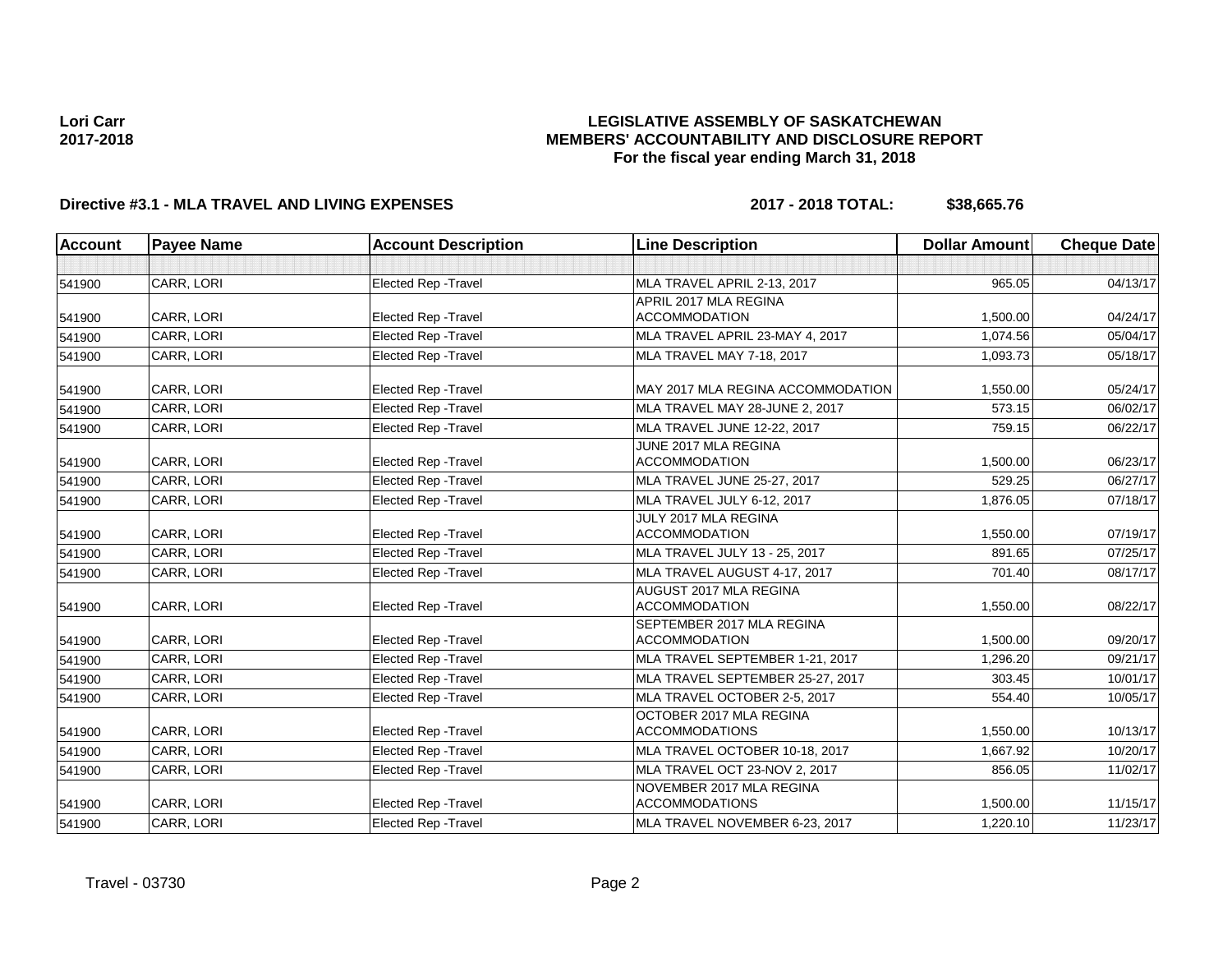## **LEGISLATIVE ASSEMBLY OF SASKATCHEWAN MEMBERS' ACCOUNTABILITY AND DISCLOSURE REPORT For the fiscal year ending March 31, 2018**

# **Directive #3.1 - MLA TRAVEL AND LIVING EXPENSES 2017 - 2018 TOTAL: \$38,665.76**

| <b>Account</b> | <b>Payee Name</b> | <b>Account Description</b>  | <b>Line Description</b>          | <b>Dollar Amount</b> | <b>Cheque Date</b> |
|----------------|-------------------|-----------------------------|----------------------------------|----------------------|--------------------|
|                |                   |                             |                                  |                      |                    |
| 541900         | CARR, LORI        | <b>Elected Rep - Travel</b> | MLA TRAVEL NOV 25-DEC 8, 2017    | 1,123.05             | 12/08/17           |
|                |                   |                             | <b>IDECEMBER 2017 MLA REGINA</b> |                      |                    |
| 541900         | CARR, LORI        | <b>Elected Rep - Travel</b> | <b>ACCOMMODATIONS</b>            | 1,550.00             | 12/13/17           |
| 541900         | <b>CARR. LORI</b> | <b>Elected Rep - Travel</b> | MLA TRAVEL DECEMBER 12-14, 2017  | 371.00               | 12/14/17           |
|                |                   |                             | JANUARY 2018 MLA REGINA          |                      |                    |
| 541900         | CARR, LORI        | <b>Elected Rep - Travel</b> | <b>ACCOMMODATIONS</b>            | 1,550.00             | 01/15/18           |
| 541900         | CARR, LORI        | <b>Elected Rep - Travel</b> | MLA TRAVEL JANUARY 8-24, 2018    | 926.75               | 01/24/18           |
|                |                   |                             | FEBRUARY 2018 MLA REGINA         |                      |                    |
| 541900         | CARR, LORI        | <b>Elected Rep - Travel</b> | <b>ACCOMMODATIONS</b>            | 1,400.00             | 02/08/18           |
| 541900         | CARR, LORI        | <b>Elected Rep - Travel</b> | MLA TRAVEL JAN 30-FEB 26, 2018   | 1,433.70             | 03/01/18           |
| 541900         | CARR, LORI        | <b>Elected Rep - Travel</b> | MLA TRAVEL FEB 28-MAR 15, 2018   | 1,009.50             | 03/15/18           |
|                |                   |                             | IMARCH 2018 MLA REGINA           |                      |                    |
| 541900         | CARR, LORI        | <b>Elected Rep - Travel</b> | <b>ACCOMMODATIONS</b>            | 1,550.00             | 03/21/18           |
| 541900         | CARR, LORI        | <b>Elected Rep - Travel</b> | MLA TRAVEL MARCH 18-29, 2018     | 1,189.65             | 03/29/18           |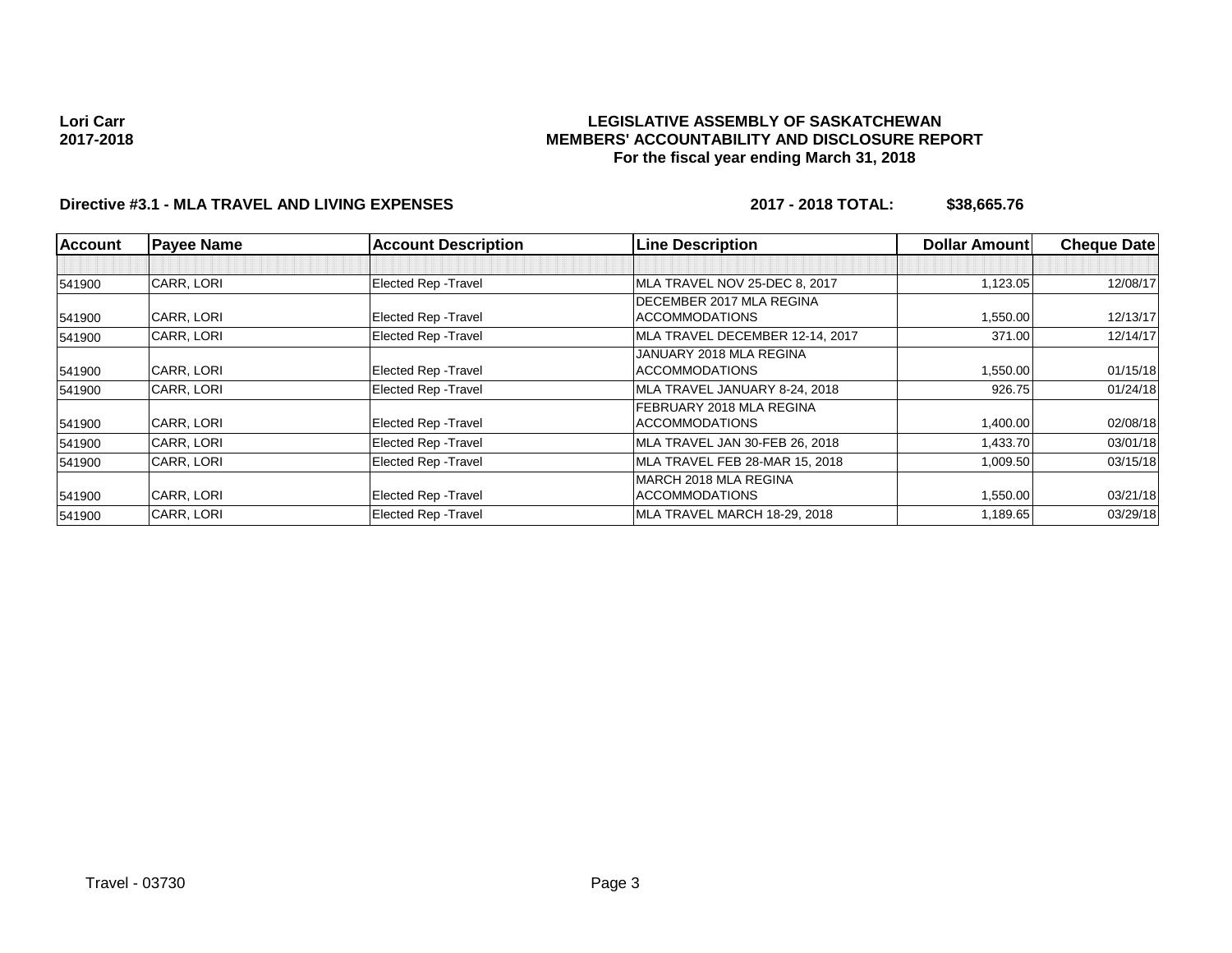## **LEGISLATIVE ASSEMBLY OF SASKATCHEWAN MEMBERS' ACCOUNTABILITY AND DISCLOSURE REPORT For the fiscal year ending March 31, 2018**

| <b>Account</b> | <b>Payee Name</b>                                   | <b>Account Description</b>                | <b>Line Description</b>                  | <b>Dollar Amount</b> | <b>Cheque Date</b> |
|----------------|-----------------------------------------------------|-------------------------------------------|------------------------------------------|----------------------|--------------------|
|                |                                                     |                                           |                                          |                      |                    |
| 522000         | <b>B &amp; M DEVELOPMENTS</b>                       | Rent of Ground, Buildings and Other Space | <b>APRIL CONSTITUENCY OFFICE RENT</b>    | 1,400.00             | 04/01/17           |
| 522000         | MILBRANDT, GREGG & COPLAND,<br><b>TOM</b>           | Rent of Ground, Buildings and Other Space | MAY 2017 MLA OFFICE RENT                 | 1,435.00             | 04/03/17           |
|                | MILBRANDT, GREGG & COPLAND,<br><b>TOM</b>           | Rent of Ground, Buildings and Other Space | JUNE 2017 MLA OFFICE RENT                | 1,435.00             | 05/24/17           |
| 522000         | MILBRANDT, GREGG & COPLAND,                         |                                           |                                          |                      |                    |
| 522000         | <b>TOM</b><br>MILBRANDT, GREGG & COPLAND,           | Rent of Ground, Buildings and Other Space | JULY 2017 MLA OFFICE RENT                | 1,435.00             | 06/23/17           |
| 522000         | <b>TOM</b>                                          | Rent of Ground, Buildings and Other Space | <b>AUGUST 2017 MLA OFFICE RENT</b>       | 1,435.00             | 07/19/17           |
| 522000         | MILBRANDT, GREGG & COPLAND,<br><b>TOM</b>           | Rent of Ground, Buildings and Other Space | SEPTEMBER 2017 MLA OFFICE RENT           | 1,435.00             | 08/22/17           |
| 522000         | MILBRANDT, GREGG & COPLAND,<br><b>TOM</b>           | Rent of Ground, Buildings and Other Space | OCTOBER 2017 MLA OFFICE RENT             | 1,435.00             | 09/20/17           |
| 522000         | MILBRANDT, GREGG & COPLAND,<br><b>TOM</b>           | Rent of Ground, Buildings and Other Space | NOVEMBER 2017 MLA OFFICE RENT            | 1,435.00             | 10/13/17           |
| 522000         | MILBRANDT, GREGG & COPLAND,<br><b>TOM</b>           | Rent of Ground, Buildings and Other Space | DECEMBER 2017 MLA OFFICE RENT            | 1,435.00             | 11/15/17           |
| 522000         | MILBRANDT, GREGG & COPLAND,<br><b>TOM</b>           | Rent of Ground, Buildings and Other Space | JANUARY 2018 MLA OFFICE RENT             | 1,435.00             | 12/13/17           |
| 522000         | MILBRANDT, GREGG & COPLAND,<br><b>TOM</b>           | Rent of Ground, Buildings and Other Space | FEBRUARY 2018 MLA OFFICE RENT            | 1,435.00             | 01/15/18           |
| 522000         | MILBRANDT, GREGG & COPLAND,<br><b>TOM</b>           | Rent of Ground, Buildings and Other Space | MARCH 2018 MLA OFFICE RENT               | 1,435.00             | 02/08/18           |
| 522200         | MINISTER OF FINANCE-MINISTRY<br>OF CENTRAL SERVICES | Rent of Photocopiers                      | PHOTOCOPIER SERVICE FEES FOR 2017-<br>18 | 100.00               | 01/01/18           |
| 522200         | TOSHIBA OF CANADA LTD.                              | Rent of Photocopiers                      | <b>COPIER CHARGES</b>                    | 163.49               | 05/01/17           |
| 522200         | TOSHIBA OF CANADA LTD.                              | Rent of Photocopiers                      | <b>COPIER CHARGES</b>                    | 170.53               | 06/01/17           |
| 522200         | TOSHIBA OF CANADA LTD.                              | Rent of Photocopiers                      | <b>COPIER CHARGES</b>                    | 184.34               | 06/05/17           |
| 522200         | TOSHIBA OF CANADA LTD.                              | Rent of Photocopiers                      | <b>COPIER CHARGES</b>                    | 164.11               | 08/01/17           |
| 522200         | TOSHIBA OF CANADA LTD.                              | Rent of Photocopiers                      | <b>COPIER CHARGES</b>                    | 167.44               | 09/01/17           |
| 522200         | TOSHIBA OF CANADA LTD.                              | Rent of Photocopiers                      | <b>COPIER CHARGES</b>                    | 162.36               | 10/01/17           |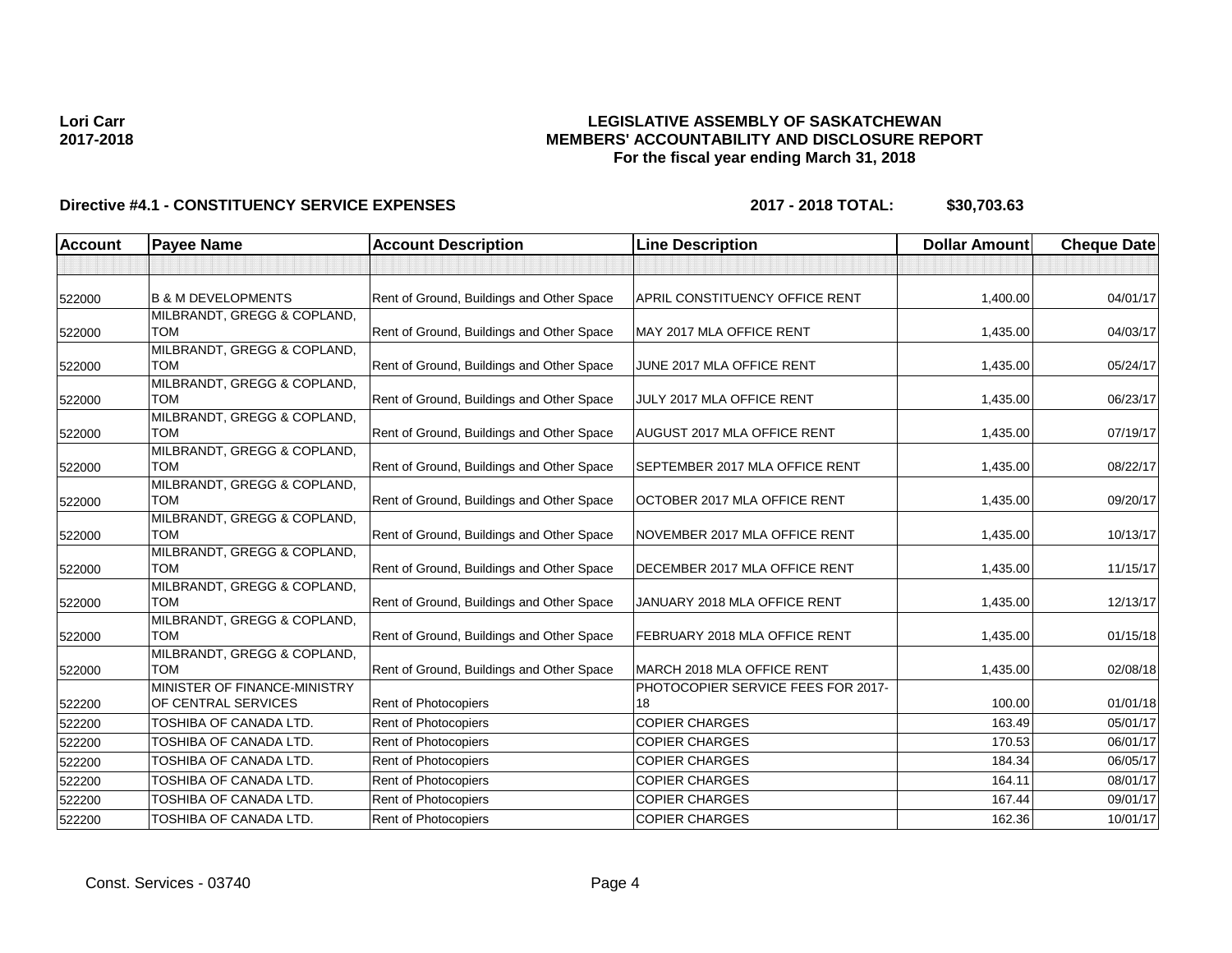## **LEGISLATIVE ASSEMBLY OF SASKATCHEWAN MEMBERS' ACCOUNTABILITY AND DISCLOSURE REPORT For the fiscal year ending March 31, 2018**

| <b>Account</b> | <b>Payee Name</b>                                   | <b>Account Description</b>           | <b>Line Description</b>                          | <b>Dollar Amount</b> | <b>Cheque Date</b> |
|----------------|-----------------------------------------------------|--------------------------------------|--------------------------------------------------|----------------------|--------------------|
|                |                                                     |                                      |                                                  |                      |                    |
| 522200         | <b>TOSHIBA OF CANADA LTD.</b>                       | Rent of Photocopiers                 | <b>COPIER CHARGES</b>                            | 160.74               | 10/06/17           |
| 522200         | TOSHIBA OF CANADA LTD.                              | Rent of Photocopiers                 | <b>COPIER CHARGES</b>                            | 167.24               | 12/01/17           |
| 522200         | TOSHIBA OF CANADA LTD.                              | <b>Rent of Photocopiers</b>          | <b>COPIER CHARGES</b>                            | 161.29               | 01/01/18           |
| 522200         | TOSHIBA OF CANADA LTD.                              | Rent of Photocopiers                 | <b>COPIER CHARGES</b>                            | 160.66               | 02/01/18           |
| 522200         | TOSHIBA OF CANADA LTD.                              | Rent of Photocopiers                 | <b>COPIER CHARGES</b>                            | 163.99               | 02/02/18           |
| 522500         | <b>WESTERN FINANCIAL GROUP</b>                      | <b>Insurance Premiums</b>            | ESTECONS01-0056049C01 OFFICE<br><b>INSURANCE</b> | 371.00               | 10/01/17           |
| 522700         | SASKPOWER CORPORATION                               | Utilities - Electricity and Nat Gas  | 510004167282 APRIL 12, 2017                      | 69.54                | 05/01/17           |
| 522700         | SASKPOWER CORPORATION                               | Utilities - Electricity and Nat Gas  | 510004167282 MAY 11, 2017                        | 89.08                | 06/01/17           |
| 522700         | SASKPOWER CORPORATION                               | Utilities - Electricity and Nat Gas  | 510004167282 JUNE 13, 2017                       | 130.79               | 06/13/17           |
| 522700         | <b>SASKPOWER CORPORATION</b>                        | Utilities - Electricity and Nat Gas  | 510004167282 JULY 13, 2017                       | 105.09               | 08/01/17           |
| 522700         | SASKPOWER CORPORATION                               | Utilities - Electricity and Nat Gas  | 510004167282 AUGUST 14, 2017                     | 72.62                | 09/01/17           |
| 522700         | SASKPOWER CORPORATION                               | Utilities - Electricity and Nat Gas  | 510004167282 SEPTEMBER 14, 2017                  | 145.74               | 10/01/17           |
| 522700         | SASKPOWER CORPORATION                               | Utilities - Electricity and Nat Gas  | 510004167282 OCTOBER 13, 2017                    | 112.82               | 10/13/17           |
| 522700         | SASKPOWER CORPORATION                               | Utilities - Electricity and Nat Gas  | 510004167282 NOVEMBER 14, 2017                   | 115.87               | 12/01/17           |
| 522700         | SASKPOWER CORPORATION                               | Utilities - Electricity and Nat Gas  | 510004167282 DECEMBER 12, 2017                   | 87.24                | 01/01/18           |
| 522700         | <b>SASKPOWER CORPORATION</b>                        | Utilities - Electricity and Nat Gas  | 510004167282 JANUARY 15, 2018                    | 96.57                | 02/01/18           |
| 522700         | SASKPOWER CORPORATION                               | Utilities - Electricity and Nat Gas  | 510004167282 MARCH 13, 2018                      | 63.51                | 03/13/18           |
| 523000         | ESTEVAN, CITY OF                                    | Other Taxes and Licenses             | <b>BUSINESS LICENSE-LORI CARR</b>                | (30.00)              | 08/31/17           |
| 523000         | ESTEVAN, CITY OF                                    | Other Taxes and Licenses             | CORRECT CODING ON CHEQUE<br>CANCELLATION         | 30.00                | 03/19/18           |
| 525000         | MINISTER OF FINANCE-MINISTRY<br>OF CENTRAL SERVICES | Postal, Courier, Freight and Related | APRIL 2017 MAIL SERVICES                         | 45.69                | 06/09/17           |
| 525000         | MINISTER OF FINANCE-MINISTRY<br>OF CENTRAL SERVICES | Postal, Courier, Freight and Related | <b>MAY 2017 MAIL SERVICES</b>                    | 56.06                | 08/01/17           |
|                | MINISTER OF FINANCE-MINISTRY                        |                                      |                                                  |                      |                    |
| 525000         | OF CENTRAL SERVICES                                 | Postal, Courier, Freight and Related | JUNE 2017 MAIL SERVICES                          | 43.83                | 08/01/17           |
| 525000         | MINISTER OF FINANCE-MINISTRY<br>OF CENTRAL SERVICES | Postal, Courier, Freight and Related | <b>AUGUST 2017 MAIL SERVICES</b>                 | 44.88                | 10/01/17           |
| 525000         | MINISTER OF FINANCE-MINISTRY<br>OF CENTRAL SERVICES | Postal, Courier, Freight and Related | JULY 2017 MAIL SERVICES                          | 43.94                | 10/01/17           |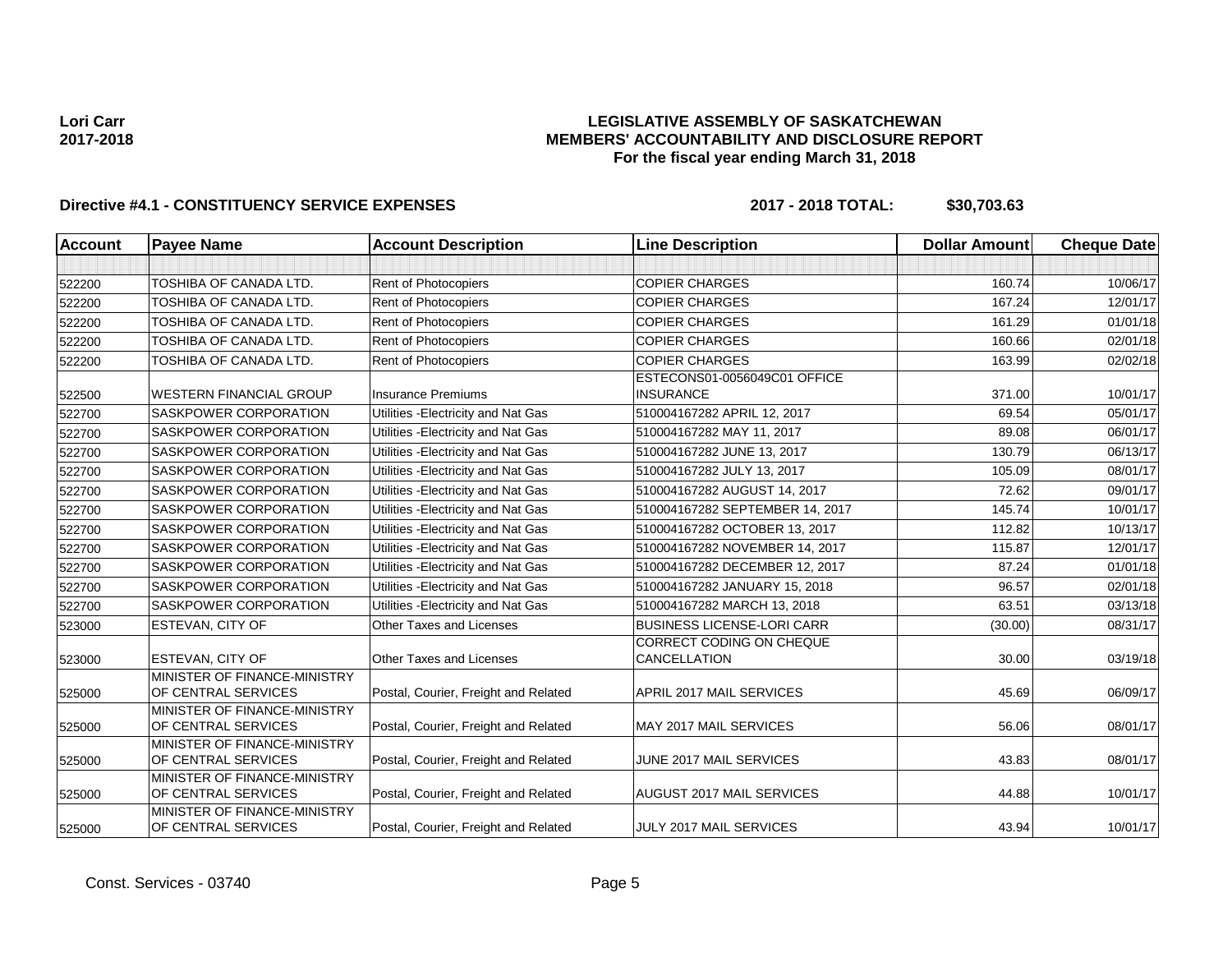## **LEGISLATIVE ASSEMBLY OF SASKATCHEWAN MEMBERS' ACCOUNTABILITY AND DISCLOSURE REPORT For the fiscal year ending March 31, 2018**

| <b>Account</b> | <b>Payee Name</b>                                   | <b>Account Description</b>           | <b>Line Description</b>            | <b>Dollar Amount</b> | <b>Cheque Date</b> |
|----------------|-----------------------------------------------------|--------------------------------------|------------------------------------|----------------------|--------------------|
|                |                                                     |                                      |                                    |                      |                    |
|                | MINISTER OF FINANCE-MINISTRY                        |                                      |                                    |                      |                    |
| 525000         | OF CENTRAL SERVICES                                 | Postal, Courier, Freight and Related | SEPTEMBER 2017 MAIL SERVICES       | 42.09                | 12/01/17           |
|                | MINISTER OF FINANCE-MINISTRY                        |                                      |                                    |                      |                    |
| 525000         | OF CENTRAL SERVICES                                 | Postal, Courier, Freight and Related | OCTOBER 2017 MAIL SERVICES         | 43.98                | 01/01/18           |
|                | MINISTER OF FINANCE-MINISTRY                        |                                      |                                    |                      |                    |
| 525000         | OF CENTRAL SERVICES                                 | Postal, Courier, Freight and Related | NOVEMBER 2017 MAIL SERVICES        | 42.09                | 01/01/18           |
|                | MINISTER OF FINANCE-MINISTRY                        |                                      |                                    |                      |                    |
| 525000         | OF CENTRAL SERVICES                                 | Postal, Courier, Freight and Related | DECEMBER 2017 MAIL SEVICES         | 42.09                | 02/01/18           |
|                | MINISTER OF FINANCE-MINISTRY                        |                                      |                                    |                      |                    |
| 525000         | OF CENTRAL SERVICES                                 | Postal, Courier, Freight and Related | JANUARY 2018 MAIL SERVICES         | 43.03                | 03/08/18           |
|                | MINISTER OF FINANCE-MINISTRY                        |                                      |                                    |                      |                    |
| 525000         | OF CENTRAL SERVICES                                 | Postal, Courier, Freight and Related | FEBRUARY 2018 MAIL SERVICES        | 45.99                | 03/22/18           |
|                | MINISTER OF FINANCE-MINISTRY<br>OF CENTRAL SERVICES | Postal, Courier, Freight and Related | MARCH 2018 MAIL SERVICES           | 43.08                | 03/31/18           |
| 525000         |                                                     |                                      |                                    |                      |                    |
| 528000         | <b>SAVVY TECH COMPUTER</b><br><b>CONSULTING</b>     | <b>Support Services</b>              | TECHNOLOGY SUPPORT SERV.-NO GST    | 90.10                | 02/01/18           |
|                | MILBRANDT, GREGG & COPLAND,                         |                                      |                                    |                      |                    |
| 529000         | <b>TOM</b>                                          | <b>General Contractual Services</b>  | <b>SNOW REMOVAL</b>                | 244.25               | 02/04/18           |
|                | <b>ESTEVAN CHAMBER OF</b>                           |                                      |                                    |                      |                    |
| 529200         | <b>COMMERCE</b>                                     | <b>Professional Development</b>      | <b>EVENT REGISTRATION - NO GST</b> | 142.86               | 06/01/17           |
| 530300         | <b>MARU GROUP CANADA INC.</b>                       | Primary Research/Focus group         | AD HOC CONSULTING - NO GST         | 607.15               | 07/01/17           |
| 530300         | <b>IMARU GROUP CANADA INC.</b>                      | Primary Research/Focus group         | AD HOC CONSULTING - NO GST         | 646.74               | 01/01/18           |
| 530300         | <b>MARU GROUP CANADA INC.</b>                       | Primary Research/Focus group         | AD HOC CONSULTING - NO GST         | 632.97               | 03/01/18           |
|                | <b>ESTEVAN ELKS LODGE #113 INC</b>                  |                                      |                                    |                      |                    |
| 530500         | (LOUNGE)                                            | Media Placement                      | <b>ADVERTISING</b>                 | 300.00               | 06/01/17           |
| 530500         | <b>FABMAR COMMUNICATIONS LTD</b>                    | Media Placement                      | ADVERTISING - NO GST               | 52.16                | 03/01/18           |
| 530500         | <b>FABMAR COMMUNICATIONS LTD.</b>                   | Media Placement                      | ADVERTISING - NO GST               | 52.16                | 03/01/18           |
|                | <b>GOLDEN WEST BROADCASTING</b>                     |                                      |                                    |                      |                    |
| 530500         | LTD.                                                | Media Placement                      | ADVERTISING - NO GST               | 34.23                | 03/01/18           |
|                | <b>GOLDEN WEST BROADCASTING</b>                     |                                      |                                    |                      |                    |
| 530500         | LTD.                                                | Media Placement                      | <b>ADVERTISING</b>                 | 66.98                | 03/01/18           |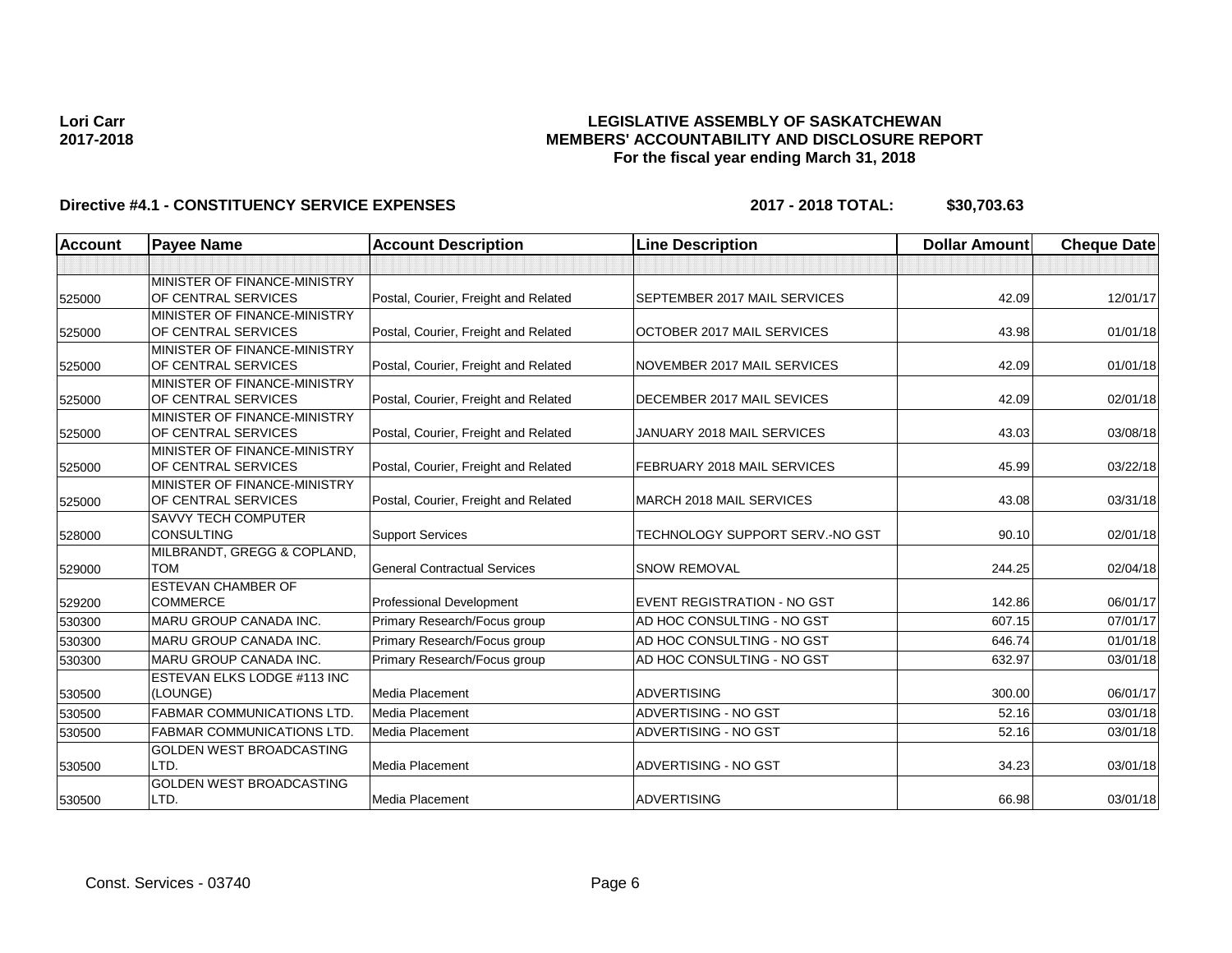## **LEGISLATIVE ASSEMBLY OF SASKATCHEWAN MEMBERS' ACCOUNTABILITY AND DISCLOSURE REPORT For the fiscal year ending March 31, 2018**

| <b>Account</b> | <b>Payee Name</b>                                  | <b>Account Description</b> | <b>Line Description</b> | <b>Dollar Amount</b> | <b>Cheque Date</b> |
|----------------|----------------------------------------------------|----------------------------|-------------------------|----------------------|--------------------|
|                |                                                    |                            |                         |                      |                    |
|                | GOLDEN WEST BROADCASTING                           |                            |                         |                      |                    |
| 530500         | LTD.                                               | Media Placement            | ADVERTISING - NO GST    | 80.37                | 03/01/18           |
| 530500         | HARVARD BROADCASTING INC.                          | <b>Media Placement</b>     | <b>ADVERTISING</b>      | 159.70               | 03/01/18           |
|                | <b>JIM PATTISON BROADCAST</b>                      |                            |                         |                      |                    |
| 530500         | <b>GROUP</b><br><b>JIM PATTISON BROADCAST</b>      | Media Placement            | <b>ADVERTISING</b>      | 72.14                | 03/01/18           |
| 530500         | <b>GROUP</b>                                       | Media Placement            | <b>ADVERTISING</b>      | 69.07                | 03/01/18           |
| 530500         | <b>PNG PRAIRIE NEWSPAPER GROUP Media Placement</b> |                            | <b>ADVERTISING</b>      | 80.00                | 05/01/17           |
| 530500         | <b>PNG PRAIRIE NEWSPAPER GROUP Media Placement</b> |                            | <b>ADVERTISING</b>      | 250.00               | 06/01/17           |
| 530500         | <b>PNG PRAIRIE NEWSPAPER GROUP Media Placement</b> |                            | <b>ADVERTISING</b>      | 75.00                | 06/01/17           |
| 530500         | <b>PNG PRAIRIE NEWSPAPER GROUP Media Placement</b> |                            | ADVERTISING             | 75.00                | 06/07/17           |
| 530500         | <b>PNG PRAIRIE NEWSPAPER GROUP Media Placement</b> |                            | <b>ADVERTISING</b>      | 75.00                | 08/01/17           |
| 530500         | <b>PNG PRAIRIE NEWSPAPER GROUP Media Placement</b> |                            | <b>ADVERTISING</b>      | 80.00                | 08/01/17           |
| 530500         | PNG PRAIRIE NEWSPAPER GROUP Media Placement        |                            | <b>ADVERTISING</b>      | 75.00                | 09/13/17           |
| 530500         | PNG PRAIRIE NEWSPAPER GROUP   Media Placement      |                            | <b>ADVERTISING</b>      | 275.00               | 10/01/17           |
| 530500         | <b>PNG PRAIRIE NEWSPAPER GROUP Media Placement</b> |                            | <b>ADVERTISING</b>      | 180.00               | 10/11/17           |
| 530500         | <b>PNG PRAIRIE NEWSPAPER GROUP Media Placement</b> |                            | <b>ADVERTISING</b>      | 100.00               | 10/18/17           |
| 530500         | <b>PNG PRAIRIE NEWSPAPER GROUP Media Placement</b> |                            | <b>ADVERTISING</b>      | 300.00               | 12/01/17           |
| 530500         | PNG PRAIRIE NEWSPAPER GROUP Media Placement        |                            | <b>ADVERTISING</b>      | 80.00                | 12/01/17           |
| 530500         | <b>PNG PRAIRIE NEWSPAPER GROUP Media Placement</b> |                            | <b>ADVERTISING</b>      | 80.00                | 12/01/17           |
| 530500         | <b>PNG PRAIRIE NEWSPAPER GROUP Media Placement</b> |                            | <b>ADVERTISING</b>      | 150.00               | 01/01/18           |
| 530500         | <b>PNG PRAIRIE NEWSPAPER GROUP Media Placement</b> |                            | <b>ADVERTISING</b>      | 150.00               | 01/01/18           |
| 530500         | <b>PNG PRAIRIE NEWSPAPER GROUP Media Placement</b> |                            | <b>ADVERTISING</b>      | 350.00               | 01/01/18           |
| 530500         | <b>PNG PRAIRIE NEWSPAPER GROUP Media Placement</b> |                            | <b>ADVERTISING</b>      | 230.00               | 01/01/18           |
| 530500         | <b>PNG PRAIRIE NEWSPAPER GROUP Media Placement</b> |                            | <b>ADVERTISING</b>      | 350.00               | 02/01/18           |
| 530500         | <b>PNG PRAIRIE NEWSPAPER GROUP Media Placement</b> |                            | <b>ADVERTISING</b>      | 180.00               | 02/01/18           |
| 530500         | <b>PNG PRAIRIE NEWSPAPER GROUP Media Placement</b> |                            | <b>ADVERTISING</b>      | 75.00                | 03/01/18           |
| 530500         | PNG PRAIRIE NEWSPAPER GROUP Media Placement        |                            | <b>ADVERTISING</b>      | 330.00               | 03/31/18           |
| 530500         | RAWLCO RADIO LTD.                                  | Media Placement            | <b>ADVERTISING</b>      | 76.74                | 03/01/18           |
| 530500         | RAWLCO RADIO LTD.                                  | Media Placement            | <b>ADVERTISING</b>      | 76.74                | 03/01/18           |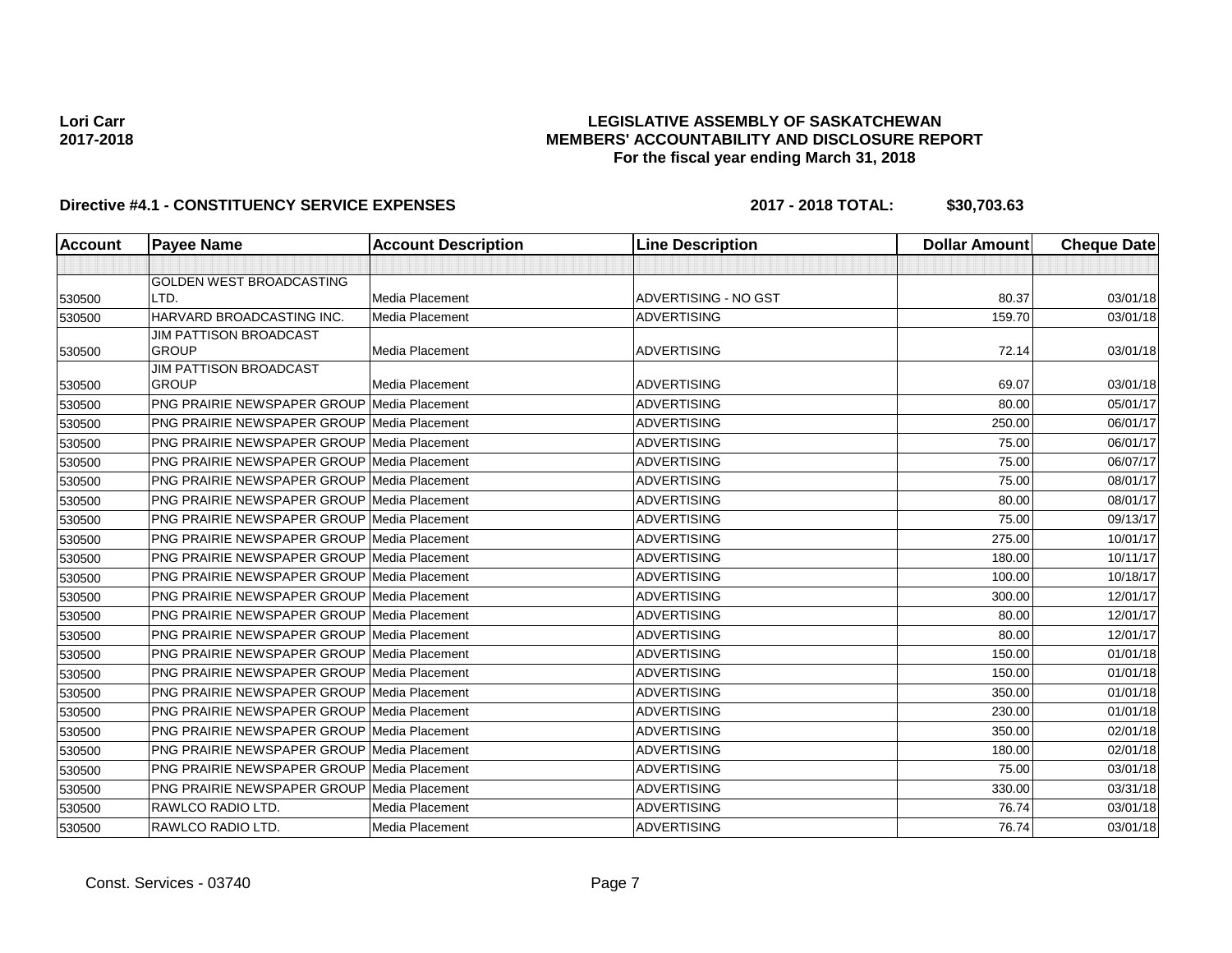## **LEGISLATIVE ASSEMBLY OF SASKATCHEWAN MEMBERS' ACCOUNTABILITY AND DISCLOSURE REPORT For the fiscal year ending March 31, 2018**

| <b>Account</b> | <b>Payee Name</b>           | <b>Account Description</b>           | <b>Line Description</b>                   | <b>Dollar Amount</b> | <b>Cheque Date</b> |
|----------------|-----------------------------|--------------------------------------|-------------------------------------------|----------------------|--------------------|
|                |                             |                                      |                                           |                      |                    |
| 530500         | RAWLCO RADIO LTD.           | Media Placement                      | <b>ADVERTISING</b>                        | 104.37               | 03/01/18           |
| 530500         | RAWLCO RADIO LTD.           | Media Placement                      | <b>ADVERTISING</b>                        | 116.65               | 03/01/18           |
|                | <b>WESTERN PRODUCER</b>     |                                      |                                           |                      |                    |
| 530500         | <b>PUBLICATIONS</b>         | Media Placement                      | <b>ADVERTISING</b>                        | 87.57                | 03/07/18           |
| 530900         | CARR, LORI                  | Promotional Items                    | REIMB: SASKATCHEWAN FLAGS                 | 44.97                | 06/01/17           |
| 530900         | CARR, LORI                  | <b>Promotional Items</b>             | <b>REIMB: SASKATCHEWAN FLAGS</b>          | 44.97                | 10/31/17           |
| 530900         | TREASURE HOUSE IMPORTS LTD. | <b>Promotional Items</b>             | SASKATCHEWAN PINS                         | 198.00               | 09/01/17           |
| 542000         | COLBOW, SUSAN A.            | Travel                               | C.A. TRAVEL OCTOBER 5, 2017               | 171.32               | 10/05/17           |
| 555000         | CARR, LORI                  | Other Material and Supplies          | <b>REIMB: MISC. &amp; OFFICE SUPPLIES</b> | 30.58                | 01/01/18           |
| 555000         | HOUSE OF STATIONERY LTD.    | Other Material and Supplies          | CHAIRS/MISC.&OFFICE SUPPLIES              | 168.54               | 03/15/18           |
| 555000         | <b>K5 WATER SUPPLY</b>      | Other Material and Supplies          | <b>BOTTLED WATER</b>                      | 21.00                | 05/01/17           |
| 555000         | <b>K5 WATER SUPPLY</b>      | Other Material and Supplies          | <b>BOTTLED WATER</b>                      | 21.00                | 09/01/17           |
| 555000         | <b>K5 WATER SUPPLY</b>      | Other Material and Supplies          | <b>BOTTLED WATER</b>                      | 21.00                | 02/01/18           |
|                | ART CONCEPTS CUSTOM         |                                      |                                           |                      |                    |
| 555080         | <b>FRAMING</b>              | Other Misc Material and Supplies     | <b>FRAMING SERVICES</b>                   | 185.50               | 02/01/18           |
| 565200         | CARR, LORI                  | Office Furniture and Equipment - Exp | <b>REIMB: SHREDDER</b>                    | 110.99               | 01/01/18           |
| 565200         | HOUSE OF STATIONERY LTD.    | Office Furniture and Equipment - Exp | <b>CHAIRS/MISC.&amp;OFFICE SUPPLIES</b>   | 1,325.00             | 03/15/18           |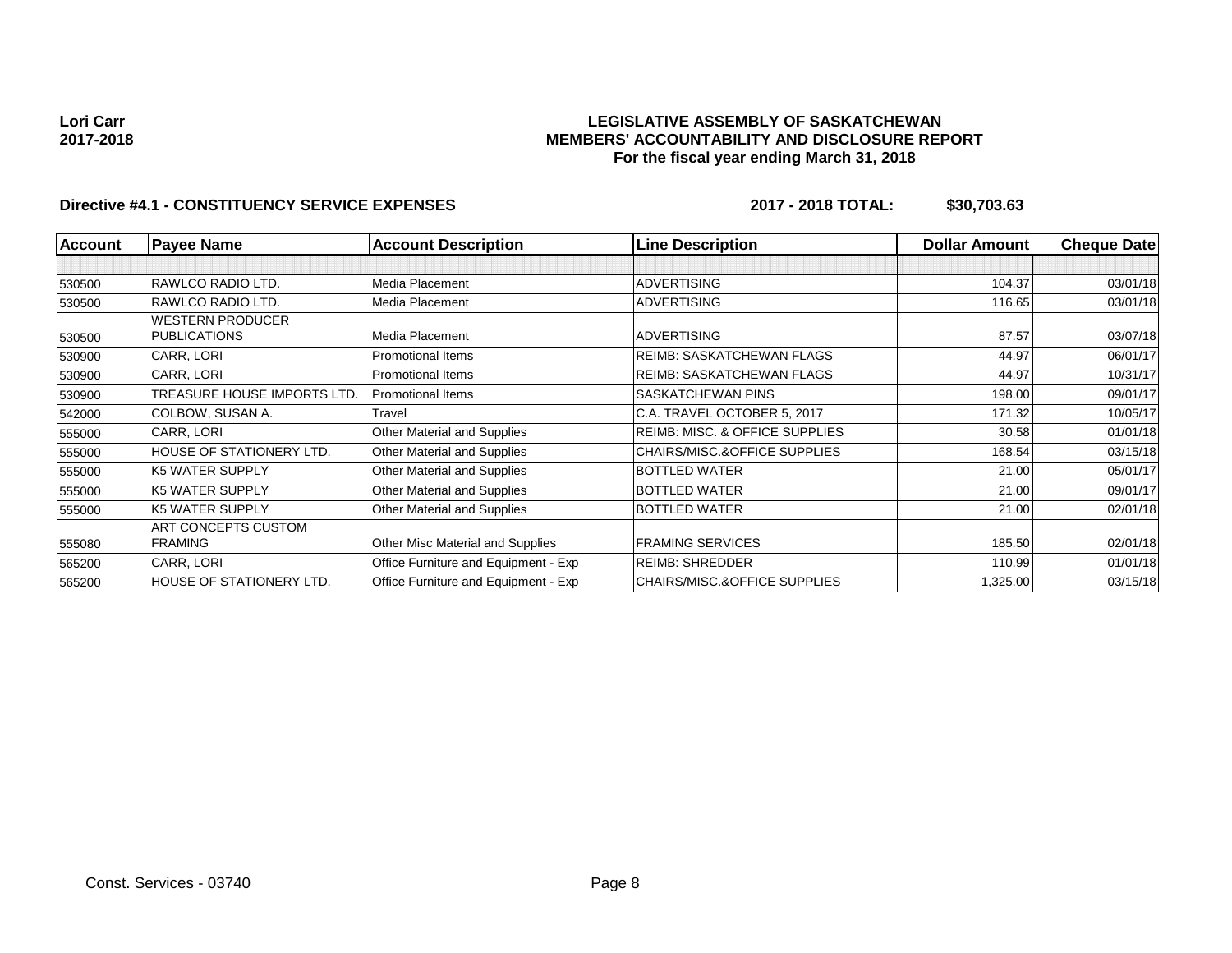## **LEGISLATIVE ASSEMBLY OF SASKATCHEWAN MEMBERS' ACCOUNTABILITY AND DISCLOSURE REPORT For the fiscal year ending March 31, 2018**

# Directive #6 - CONSTITUENCY ASSISTANT EXPENSES 2017 - 2018 TOTAL: \$36,738.14

| <b>Account</b> | <b>Payee Name</b> | <b>Account Description</b>    | <b>Dollar Amount</b> | <b>Cheque Date</b> |
|----------------|-------------------|-------------------------------|----------------------|--------------------|
|                |                   |                               |                      |                    |
| 514000         | HILSTROM, GAIL M  | Casual/Term                   | 134.52               | 04/11/17           |
| 514000         | HILSTROM, GAIL M  | Casual/Term                   | $-134.52$            | 04/11/17           |
| 514000         | HILSTROM, GAIL M  | Casual/Term                   | 201.79               | 04/25/17           |
| 514000         | HILSTROM, GAIL M  | Casual/Term                   | 156.94               | 07/18/17           |
| 514000         | HILSTROM, GAIL M  | Casual/Term                   | 470.83               | 08/01/17           |
| 514000         | HILSTROM, GAIL M  | Casual/Term                   | 134.52               | 08/29/17           |
| 514000         | HILSTROM, GAIL M  | Casual/Term                   | 134.52               | 09/12/17           |
| 514000         | HILSTROM, GAIL M  | Casual/Term                   | 134.52               | 10/11/17           |
| 514000         | HILSTROM, GAIL M  | Casual/Term                   | 156.94               | 10/24/17           |
| 514000         | HILSTROM, GAIL M  | Casual/Term                   | 269.05               | 12/05/17           |
| 514000         | HILSTROM, GAIL M  | Casual/Term                   | 201.79               | 02/01/18           |
| 514000         | HILSTROM, GAIL M  | Casual/Term                   | 538.1                | 03/13/18           |
| 514000         | HILSTROM, GAIL M  | Casual/Term                   | 134.52               | 04/10/18           |
| 514300         | COLBOW, SUSAN A.  | Part-Time/Permanent Part-Time | 475.88               | 04/11/17           |
| 514300         | COLBOW, SUSAN A.  | Part-Time/Permanent Part-Time | $-475.88$            | 04/11/17           |
| 514300         | COLBOW, SUSAN A.  | Part-Time/Permanent Part-Time | 951.76               | 04/25/17           |
| 514300         | COLBOW, SUSAN A.  | Part-Time/Permanent Part-Time | 1269.02              | 05/09/17           |
| 514300         | COLBOW, SUSAN A.  | Part-Time/Permanent Part-Time | 1,269.02             | 05/24/17           |
| 514300         | COLBOW, SUSAN A.  | Part-Time/Permanent Part-Time | 1,110.39             | 06/06/17           |
| 514300         | COLBOW, SUSAN A.  | Part-Time/Permanent Part-Time | 951.76               | 06/20/17           |
| 514300         | COLBOW, SUSAN A.  | Part-Time/Permanent Part-Time | 951.76               | 07/05/17           |
| 514300         | COLBOW, SUSAN A.  | Part-Time/Permanent Part-Time | 951.76               | 07/18/17           |
| 514300         | COLBOW, SUSAN A.  | Part-Time/Permanent Part-Time | 951.76               | 08/01/17           |
| 514300         | COLBOW, SUSAN A.  | Part-Time/Permanent Part-Time | 951.76               | 08/15/17           |
| 514300         | COLBOW, SUSAN A.  | Part-Time/Permanent Part-Time | 951.76               | 08/29/17           |
| 514300         | COLBOW, SUSAN A.  | Part-Time/Permanent Part-Time | 951.76               | 09/12/17           |
| 514300         | COLBOW, SUSAN A.  | Part-Time/Permanent Part-Time | 951.76               | 09/26/17           |
| 514300         | COLBOW, SUSAN A.  | Part-Time/Permanent Part-Time | 951.76               | 10/11/17           |
| 514300         | COLBOW, SUSAN A.  | Part-Time/Permanent Part-Time | 1,269.02             | 10/24/17           |